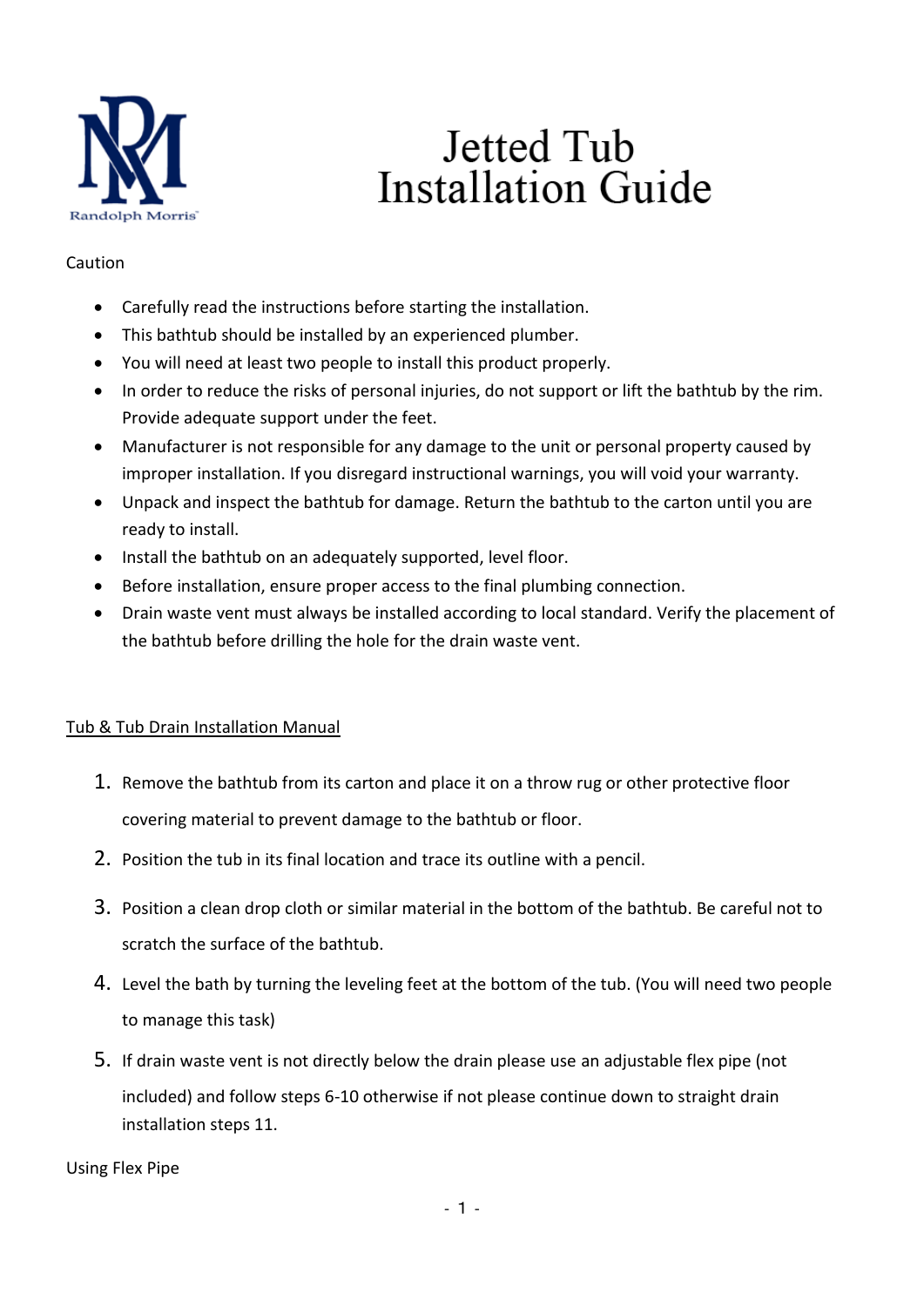- 6. Straight drain Installation (not included) (Requires a Quick Connect Drain \*sold separately OR access below the floor, OR must be built on a platform)
- 7. Connect the drain directly to the drain waste vent. (Straight drain tail piece not included)
- 8. Flip over the bathtub.
- 9. Fill the bathtub to the overflow and check for leaks & affix the bathtub by applying silicone on the contour of the base. Let dry 24h.

#### **Electrical Installation**

### **Safety**

Danger symbol: This icon reminds the users that this product has dangerous voltage!

 Warning symbol: This icon reminds the users that this product is enclosed with important operating and maintenance instruction!

#### **Warning**

In order to prevent fire or electric shock accident, do not expose the controller to the rain or humid environment. There are dangerous high-tension fittings inside the controller, therefore do not open the cover. Entrust the repairing work only to the qualified professional when repairing is required.

Unapproved dismantling and modification of the enclosed internal wiring, control panel or pump are strictly prohibited.

#### **Attention**

In case this controller is not used for a long time, please remove the power plug from the socket.

Before switching on the power, please make sure that all wirings and power cord have been connected accurately.

Please prevent the control from getting close to the heat source, put it away from direct sunlight, mechanical vibration, dampness and dusty environment, and prevent it from getting close to other thermal-radiating objects.

In order to prolong the service life of this controller, the time interval for continuously turning on and off the machine must be over 30 seconds.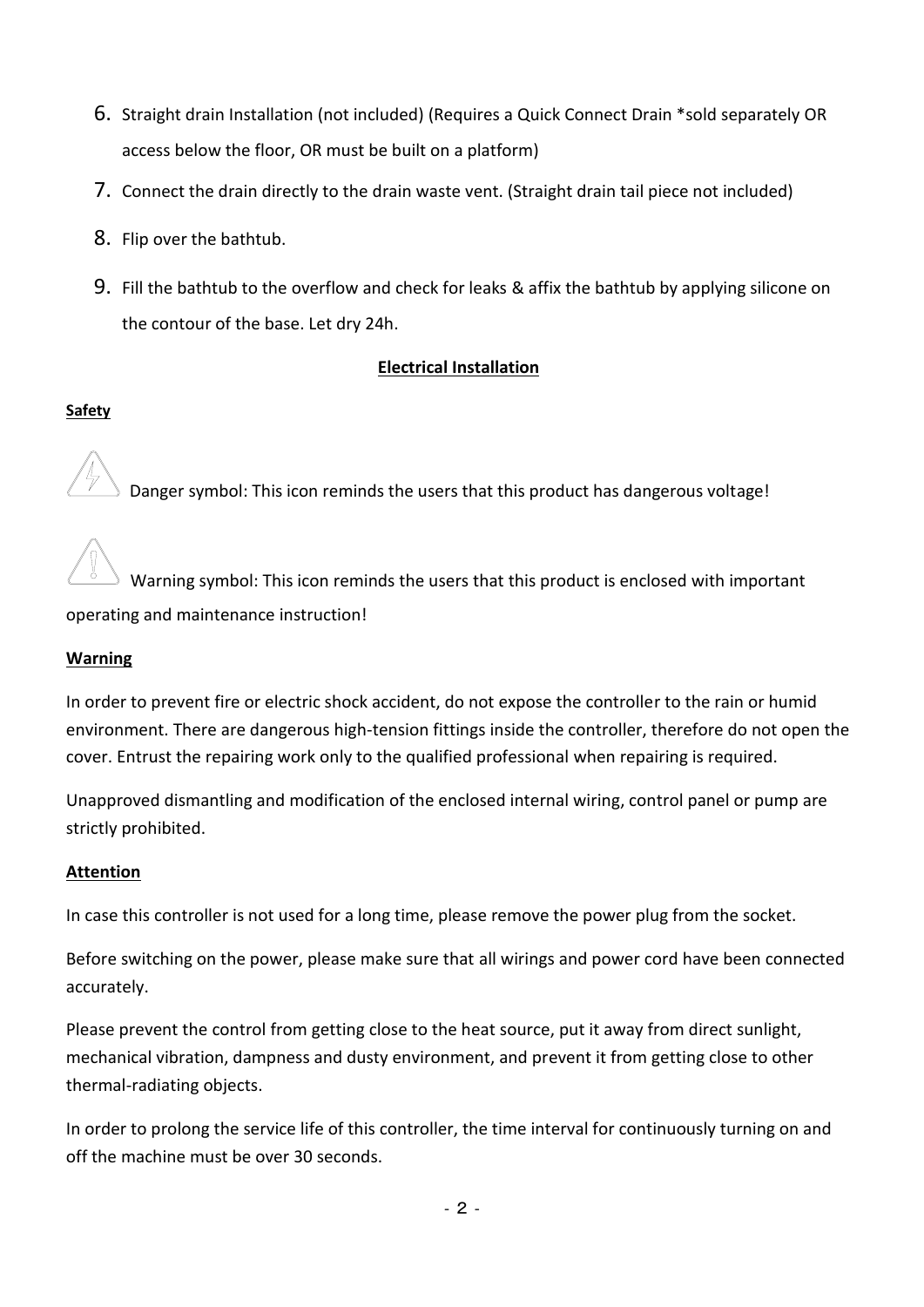Please switch off the power after use.

The power supply used must be consistent with the voltage specified value indicated on this controller; otherwise it will not work, or even burn out the controller.

When installing this controller, carefully check if the load parameters are consistent with the parameters required by this controller, otherwise it will not work, or even burn out the controller.

If it is halted accidentally, please close and restart.

# Installation

- 1. Connect Power Supply: Connect power supply to control unit. The electrical connections must comply with local authority regulations and must be done by an authorized electrician.
	- a. The unit must be connected only to a supply circuit that is protected by a Ground-Fault Circuit Interrupter (GFCI). Such a GFCI should be provided by the installer and should be tested on a routine basis.

# **120V 15AMP Dedicated GFCI Breaker**



- 2. Fill bathtub with water to approximately 2 Inches above the jets and trial run pump for 10-15 minutes. Check all the fittings for leaks and test the control functions. Switch off the spa pump and leave the unit filled with water (pump is not running) for at least another two minutes. Check the pump and pipes union connections for leaks. Hand tighten union connections if required.
	- a. **IMPORTANT**: Your bathtub has been factory tested and approved. It is the responsibility of the installer to test run the bathtub, check all the fittings for leaks and test the control functions. Unapproved dismantling and modification of the enclosed internal wiring are strictly prohibited.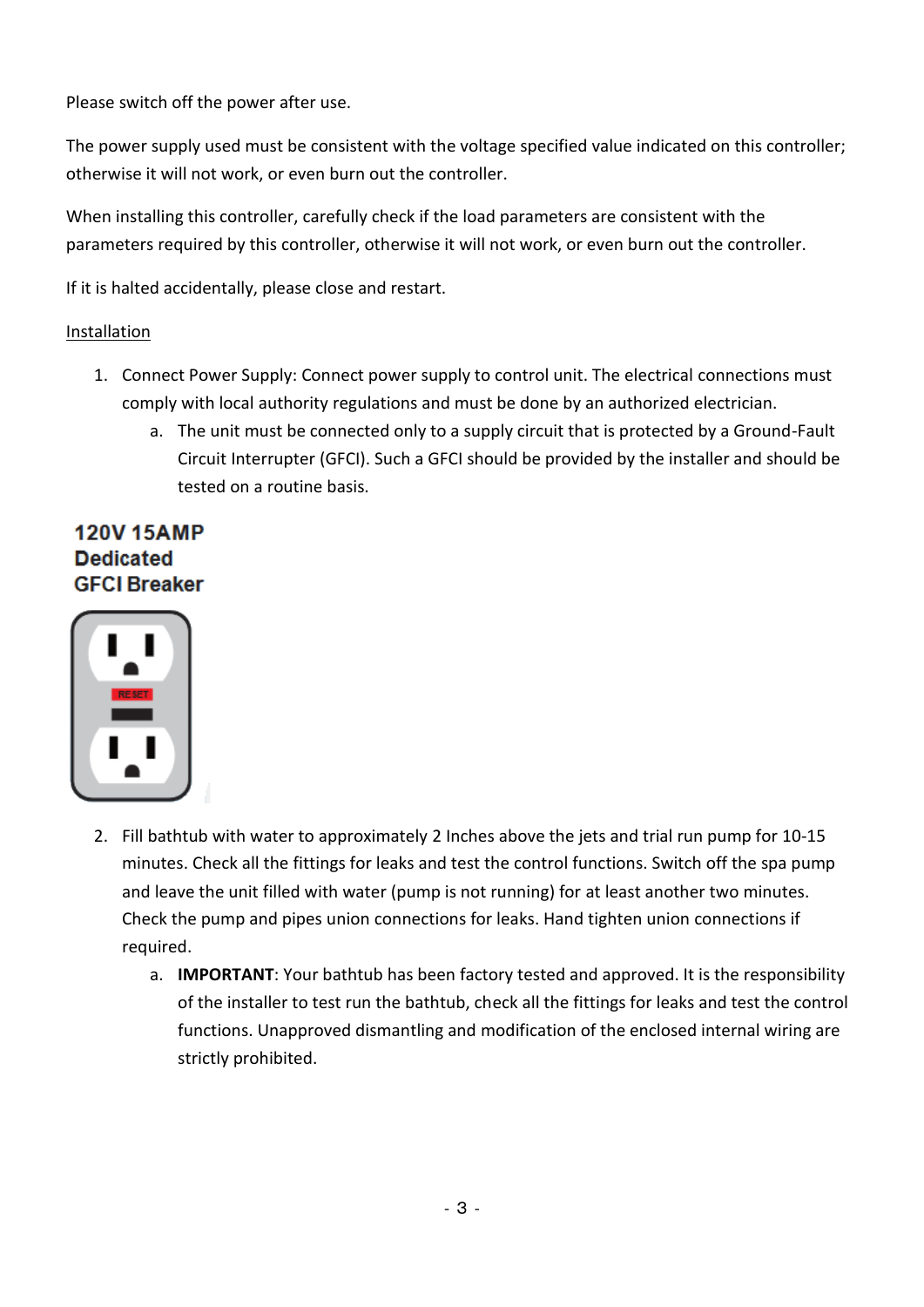#### **Characteristics of the Controller**

| Rated voltage                                                                                          | : AC110V                  |
|--------------------------------------------------------------------------------------------------------|---------------------------|
| Working voltage range                                                                                  | : AC100V $^{\sim}$ AC130V |
| Rated power                                                                                            | : 60HZ                    |
| Power consumption                                                                                      | : <3W (all loads OFF)     |
| Applied ambient temperature                                                                            | : +41F ~ +104F            |
| Devices controlled by the controlling system                                                           |                           |
| Water pump surf in the state of the state of the state of the state of the state of the state of the S | AC110V/13.5A              |
| <b>Bottom lamp</b><br>$\mathcal{L}_{\rm{max}}$ .                                                       | DC12V/1W                  |

Contact Vintage Tub & Bath for additional information and specifications. For complete warranty information and a list of dealers visit www.vintagetub.com. All products and specifications are subject to change without notice. Vintage Tub & Bath is not responsible for typographical and/or dimensional errors. Typographical errors are subject to correction.

Note: Rough-in dimensions may vary +/- 1/2" and are subject to change. No responsibility is assumed by VTB Inc.